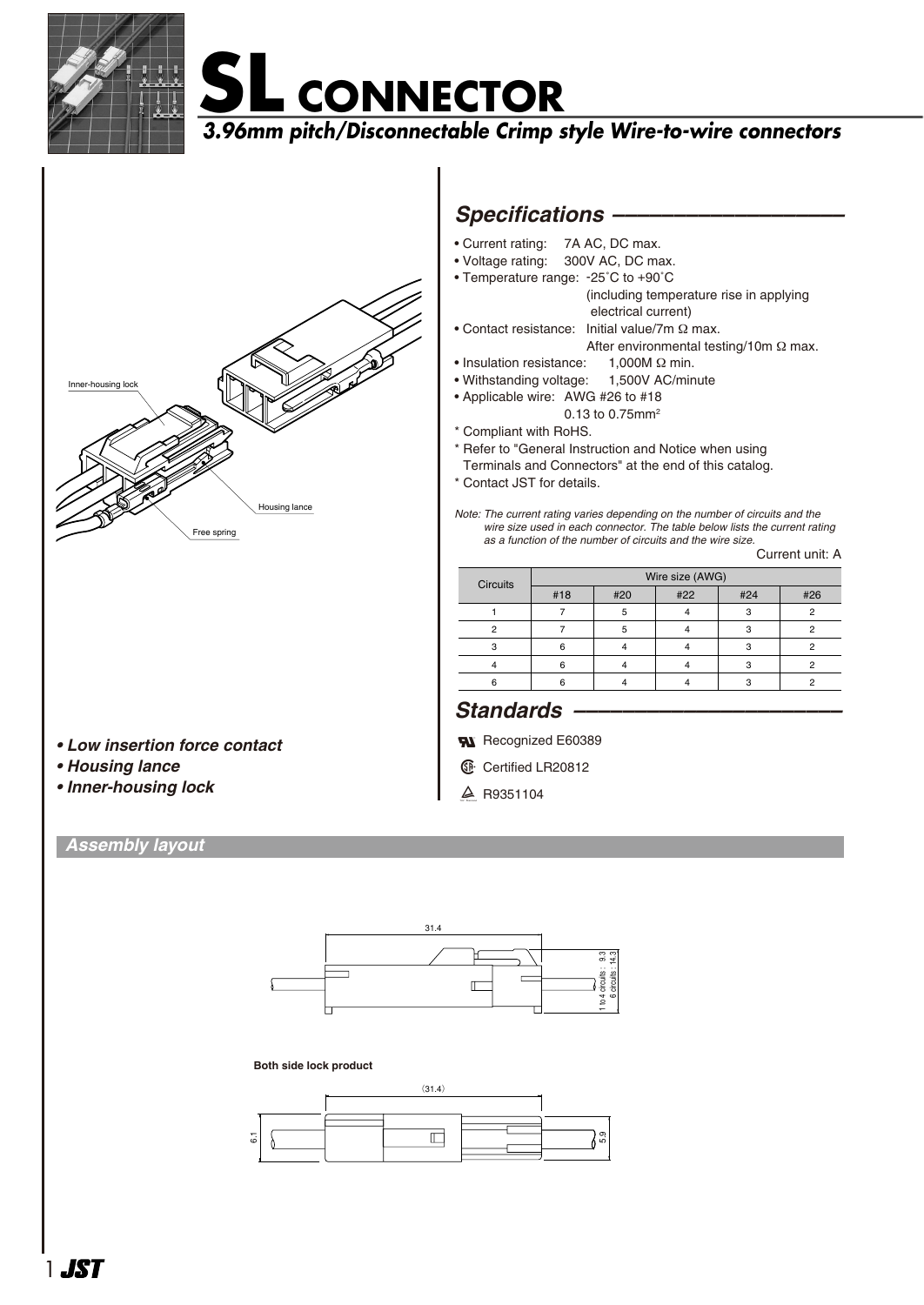# **SL CONNECTOR**

#### *Contact*



| Model No.           |                | Applicable wire |           |                         |                   |
|---------------------|----------------|-----------------|-----------|-------------------------|-------------------|
| Pin contact         | Socket contact | mm <sup>2</sup> | AWG#      | Insulation O.D.<br>(mm) | $Q'$ ty /<br>reel |
| <b>SSM-01T-P1.4</b> | SSF-01T-P1.4   | $0.13 - 0.5$    | $26 - 20$ | $1.3 \sim 2.5$          | 6.000             |
| <b>SSM-21T-P1.4</b> | SSF-21T-P1.4   | $0.3 \sim 0.75$ | $22 - 18$ | $1.5 \sim 2.5$          |                   |
|                     |                |                 |           |                         |                   |

Material and Finish

Phosphor bronze, tin-plated (reflow treatment)

*RoHS compliance*

*Note: Contact JST for special products.*

| Contact             | Crimping | Applicator                 |                |                            |  |
|---------------------|----------|----------------------------|----------------|----------------------------|--|
|                     |          | machine   Crimp applicator | <b>Dies</b>    | Crimp applicator with dies |  |
| <b>SSM-01T-P1.4</b> | AP-K2N   | MKS-L                      | MK/SSF/M-01-14 | APLMK SSF/M01-14           |  |
| SSF-01T-P1.4        |          |                            |                |                            |  |
| <b>SSM-21T-P1.4</b> |          | MKS-L                      | MK/SSF/M-21-14 | APLMK SSF/M21-14           |  |
| SSF-21T-P1.4        |          |                            |                |                            |  |

### *Contact position location numbers*